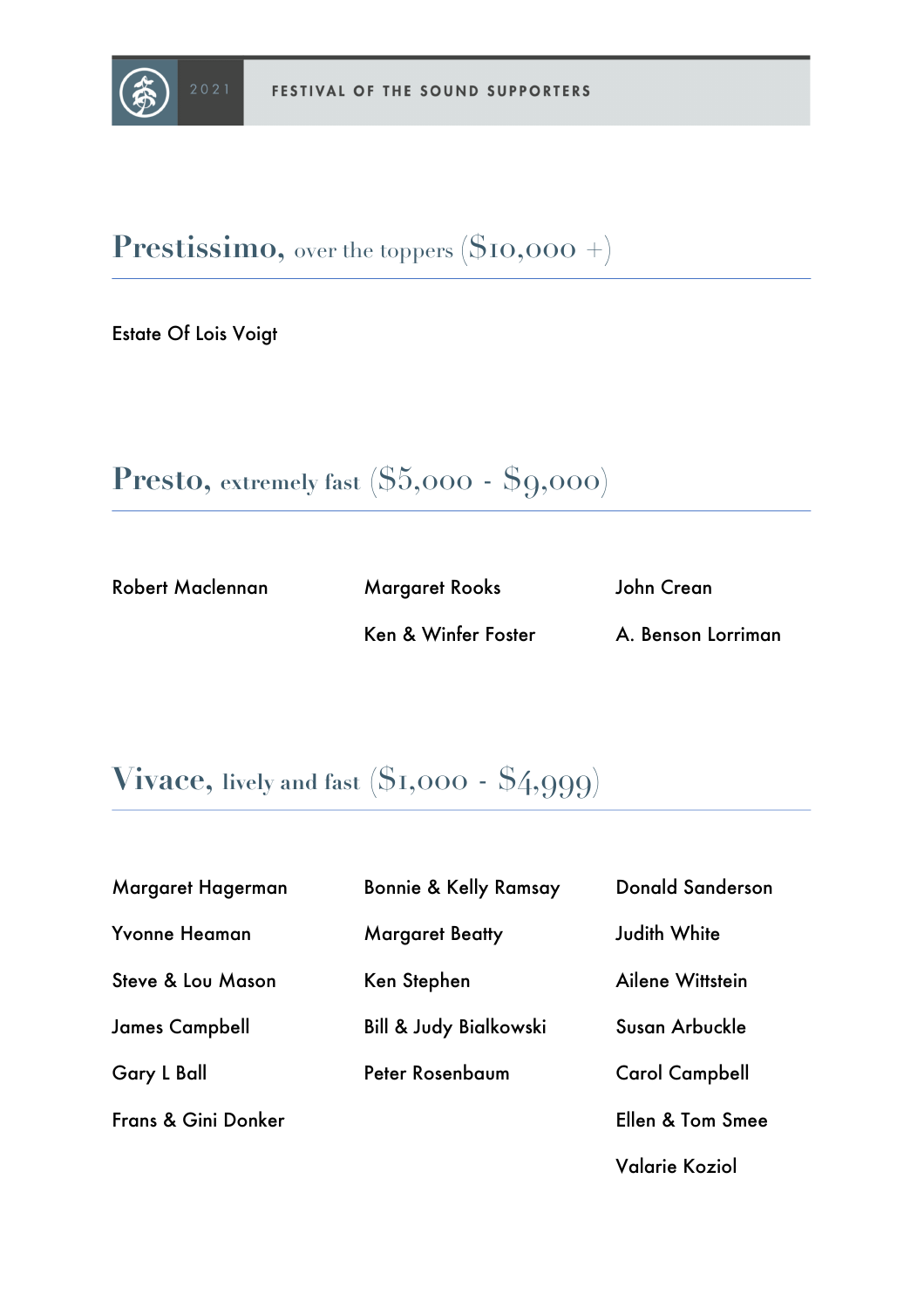

# **Allegro,** fast, quickly and bright **(**\$500 - \$999)

| <b>Kerri Mutrie</b>       | <b>Bettyanne Younker</b>             | Doug & Mary Lou<br><b>Brock</b> |
|---------------------------|--------------------------------------|---------------------------------|
| Gordon Rempel             | Elizabeth Racic                      |                                 |
| Christopher Ibey          | David Brownlow                       | David and Lila Tirsell          |
| Helen & Stan Byrne        | Diane Ereaux                         | Karen Laing                     |
|                           |                                      | <b>Buddy &amp; Leigh</b>        |
| Wanda McLachlin           | George Lange                         | Eisenberg                       |
| <b>Herbert Hauffe</b>     | <b>Herbert Hauffe</b>                | <b>James Mason</b>              |
| <b>David Barrett</b>      | <b>Peter Burrell</b>                 | Margaret Boyd                   |
| Marilyn & Brent<br>Kelman | <b>Bonnie &amp; Norbert</b><br>Kraft | Naomi & Sandy                   |
|                           |                                      | Horodezky                       |
|                           | <b>Brian Oxley</b>                   | John McIsaac                    |

# **Allegretto,** Allegrettos **(**\$250 - \$499)

| <b>Judy Shute</b>              | Mark Rash                     | <b>Stuart And Jane</b><br>Reimer |
|--------------------------------|-------------------------------|----------------------------------|
| <b>Bryan &amp; Pat Tennant</b> | <b>Barb &amp; Cliff Baker</b> | Kathleen McCrone                 |
| Paul Marleyn                   | <b>Frances &amp; David</b>    |                                  |
|                                | Soloway                       | Tanya Long                       |
| Kathleen McCrone               |                               |                                  |
|                                | <b>Alpscol Fund</b>           | <b>Christopher McNeely</b>       |
| <b>Margaret Stevens Ray</b>    |                               |                                  |
| Tizzard                        | Georgina McLennan             | Mary Ellen Kirk                  |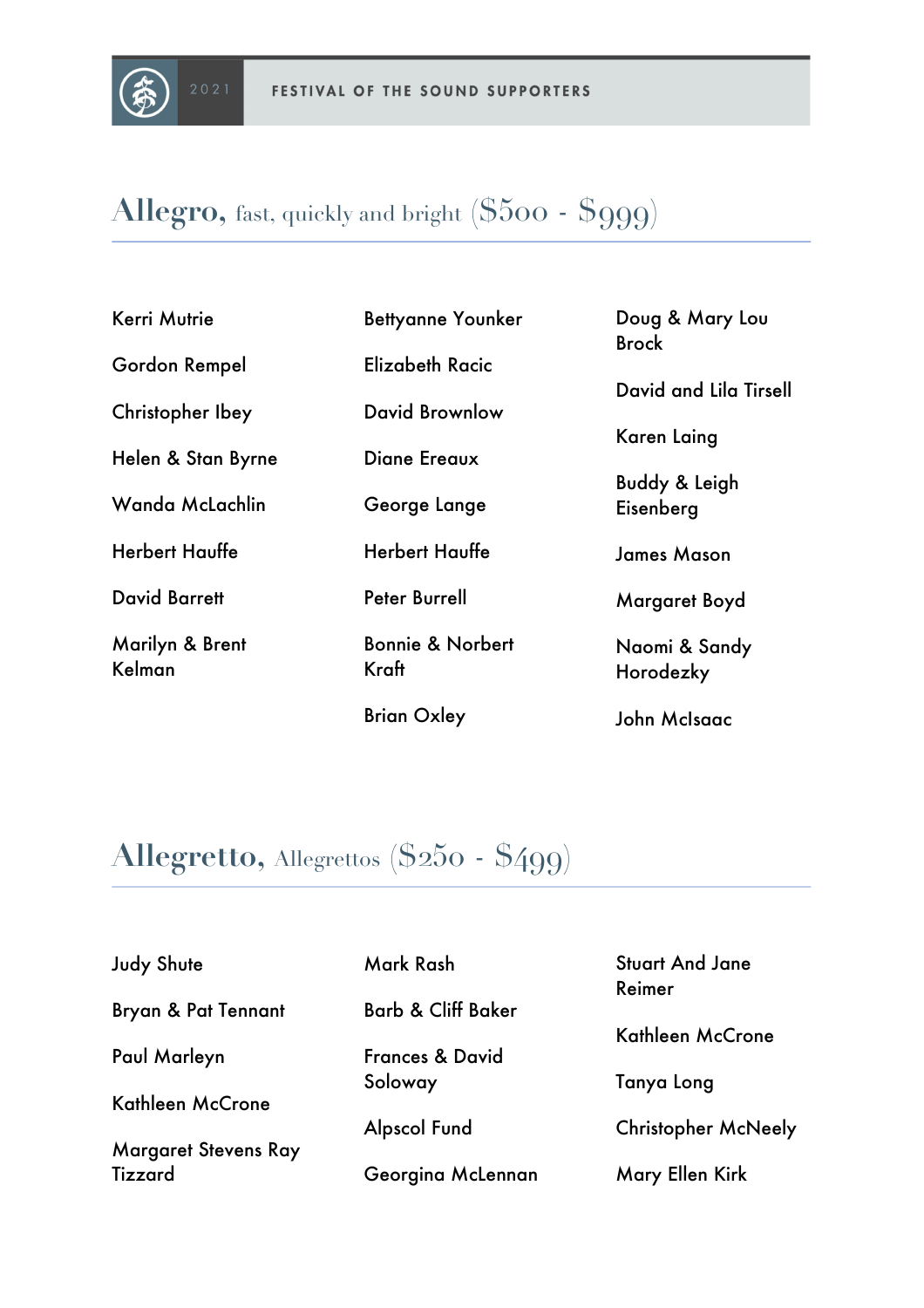

#### FESTIVAL OF THE SOUND SUPPORTERS

Lorraine Galipeau

Nancy Regehr

Lily Harmer

Ron Stevens

Rona Hokanson

Richard & Sue Woodhouse

David Torontow

Mary Lynn Fleming

Eric Simpson

Ron Slater

Eleanor Gjelsten

Donalda Kelk

# **Moderato,** Moderato donors **(**\$100 - \$249)

| Peter Payan             | Linda Gurd               | Louise Kot                  |
|-------------------------|--------------------------|-----------------------------|
| Alan & Geraldine        | David & Sharon Turner    | Lorne Barclay               |
| Sperling                | <b>Wendy Humphreys</b>   | <b>Ruth Milne</b>           |
| Elizabeth Appleton      | <b>Tebbutt</b>           | June Pinkney                |
| <b>Cindy Baubock</b>    | <b>Ellen Bradey</b>      | Celia Campbell              |
| Yvette Spiller          | Fred & Brenda            | <b>Judith Rodger Swales</b> |
| <b>Herbert Hauffe</b>   | Saunders                 |                             |
| Laura Crook             | <b>Esther Rose Angel</b> | <b>Ann Phillips</b>         |
| Elise & Louis Rensonnet | <b>Allison Dingle</b>    | Debby Bissell               |
|                         | Ann Raney & Helmut       | <b>Marie Wiley</b>          |
| Diane Gooderham         | Kruger                   | J. Douglas Bodley           |
| Pamela Carpenter        | John & Nora Martyn       | Leonore Ruschiensky         |
| <b>Heather Gumbert</b>  | Linda & Charlie          | Yani & Michael Kelly        |
| <b>Ted Simmonds</b>     | Litwack                  |                             |
| Nancy Cunningham        | Gail & Gordon Lange      | Dorothy Shaver              |
|                         |                          | <b>Hilton Greenberg</b>     |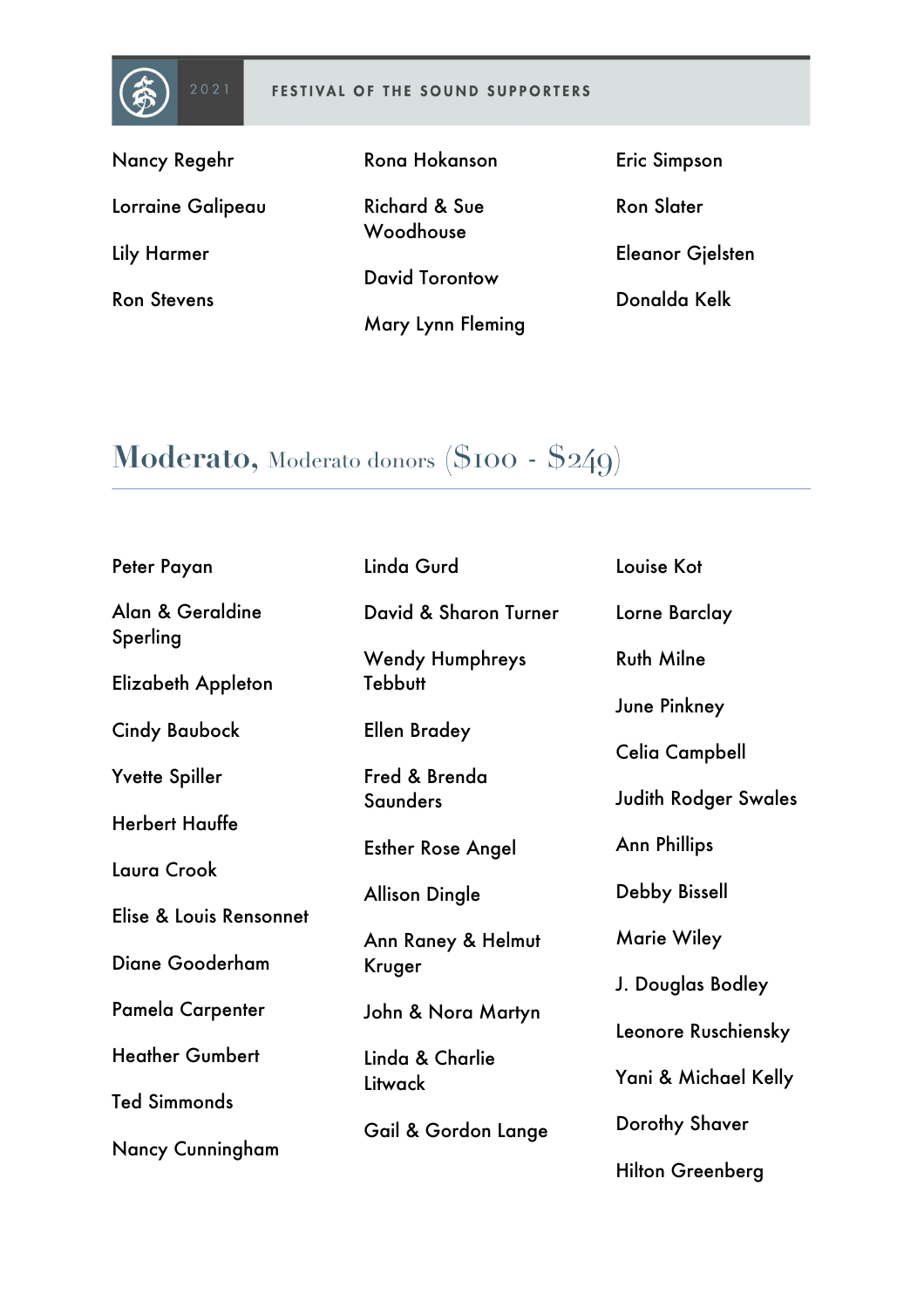

#### FESTIVAL OF THE SOUND SUPPORTERS

| Edda & Keith Loffler   | Susan & Peter Grant      | David Bird         |
|------------------------|--------------------------|--------------------|
| Minda & Moe Davis      | Dianne Fisher            | Stephen Freedhoff  |
| Victor & Sandra Davis  | Pearl & Len Yauk         | Mary Lou Sherman   |
| <b>Judith Williams</b> | I.S. & R. Pasternak      | <b>Judith Laus</b> |
| Elizabeth Marshall     | <b>Patricia Grainger</b> | <b>Judy Craig</b>  |

# **Andante,** best known for their consistency **(**\$50 - \$99)

| Susan Thompson          | Larry Beckwith               | <b>Christopher Knapper</b>      |
|-------------------------|------------------------------|---------------------------------|
| <b>Lesley Flowers</b>   | Susan McEachern              | <b>Jeffrey Stokes</b>           |
| David McKay             | Maryann Dunn                 | Ellen Skura                     |
| <b>Ken Dennis</b>       | Marilyn King                 | <b>Bruce &amp; Susan Gibbon</b> |
| <b>Heather Davidson</b> | <b>Jean Stevens</b>          | Bev & Rick McNabb               |
| <b>Susan Merskey</b>    | Henny Groenendijk            | <b>Vaclava Matus</b>            |
| Clark & Isobel Holden   | <b>Baljet</b>                | <b>Joyce Ames</b>               |
| <b>Dianne Everitt</b>   | Linda Gurd                   | livi Campbell                   |
| Nikki May               | <b>Elizabeth Peck</b>        | <b>Deborah Davis</b>            |
| <b>Janice Cumming</b>   | <b>Brenda Aalto</b>          | <b>Ralph Gould</b>              |
|                         | Sandy Feldstein              |                                 |
| <b>Barb Kerr</b>        | <b>Bev &amp; Rick McNabb</b> | Horst & Fay Klingspor           |
| Daphne Stapleton        |                              |                                 |
|                         | Gordon & Jan Rempel          |                                 |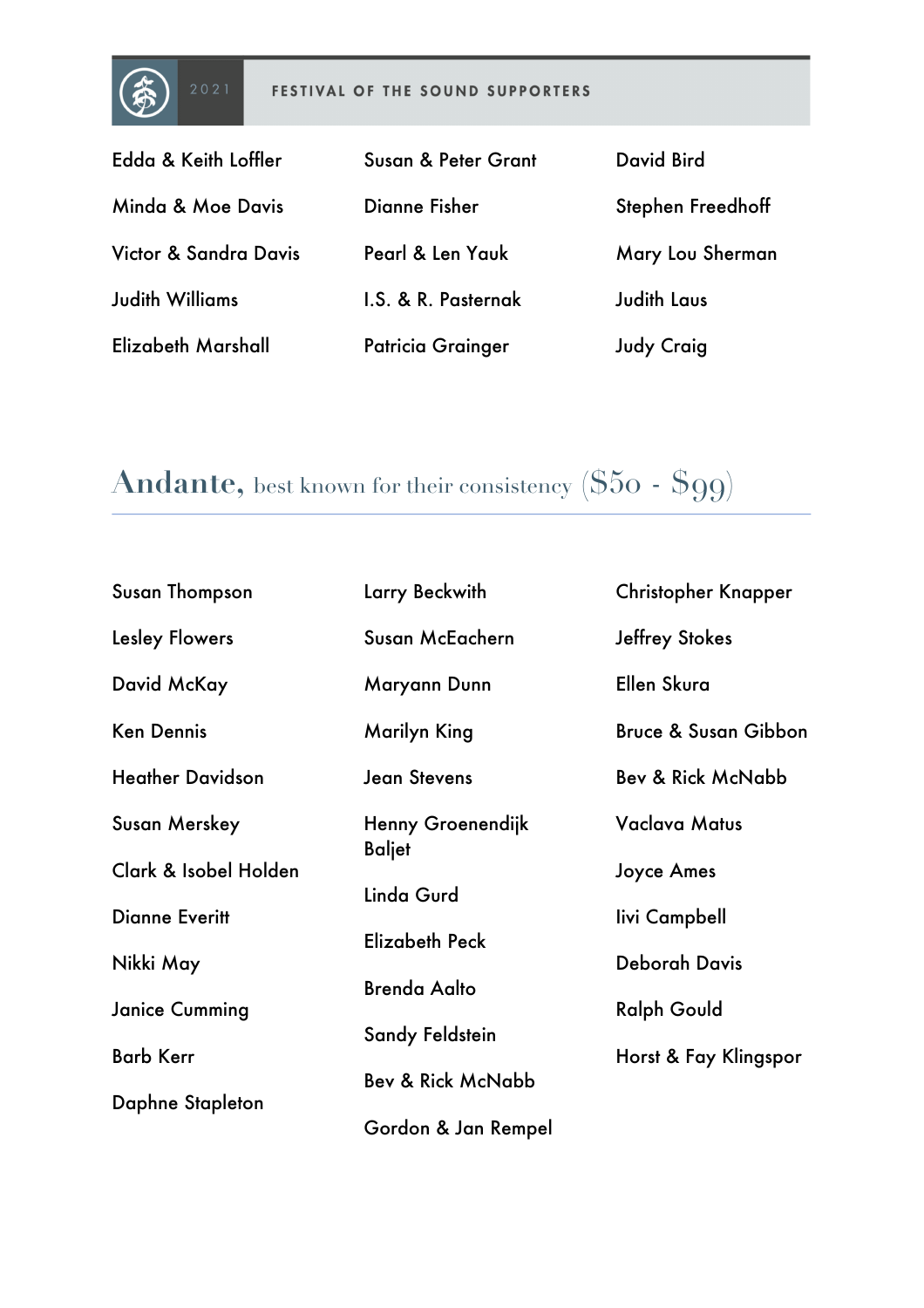

### **Concert & Artist Sponsors**

| <b>Gary Ball</b>                | Municipality of McDougall                |
|---------------------------------|------------------------------------------|
| <b>Book City (Frans Donker)</b> | <b>Township of Parry Sound</b>           |
| Ken Stephen                     | Iron City Fishing Club                   |
| <b>Sherry Gerstl</b>            | <b>David Tirsell</b>                     |
| Robert Maclennan/Greig Dunn     | Daniel and Kathleen Moquin               |
| ReMax - John Sallinen           | <b>Medicine Professional Corporation</b> |
| Schlager - Velvet               | The William Beatty Company               |
| <b>Township of Seguin</b>       | The Margaret Whiteman Est.               |
| <b>Township of Archipelago</b>  |                                          |

## **In Memoria and Honoraria**

IN MEMORY OF Fred & Betty Ibey Chris Ibey

IN MEMORY OF Edita Warrilow Dennis Warrilow

IN MEMORY OF Jorma Seppanen Linda Seppanen